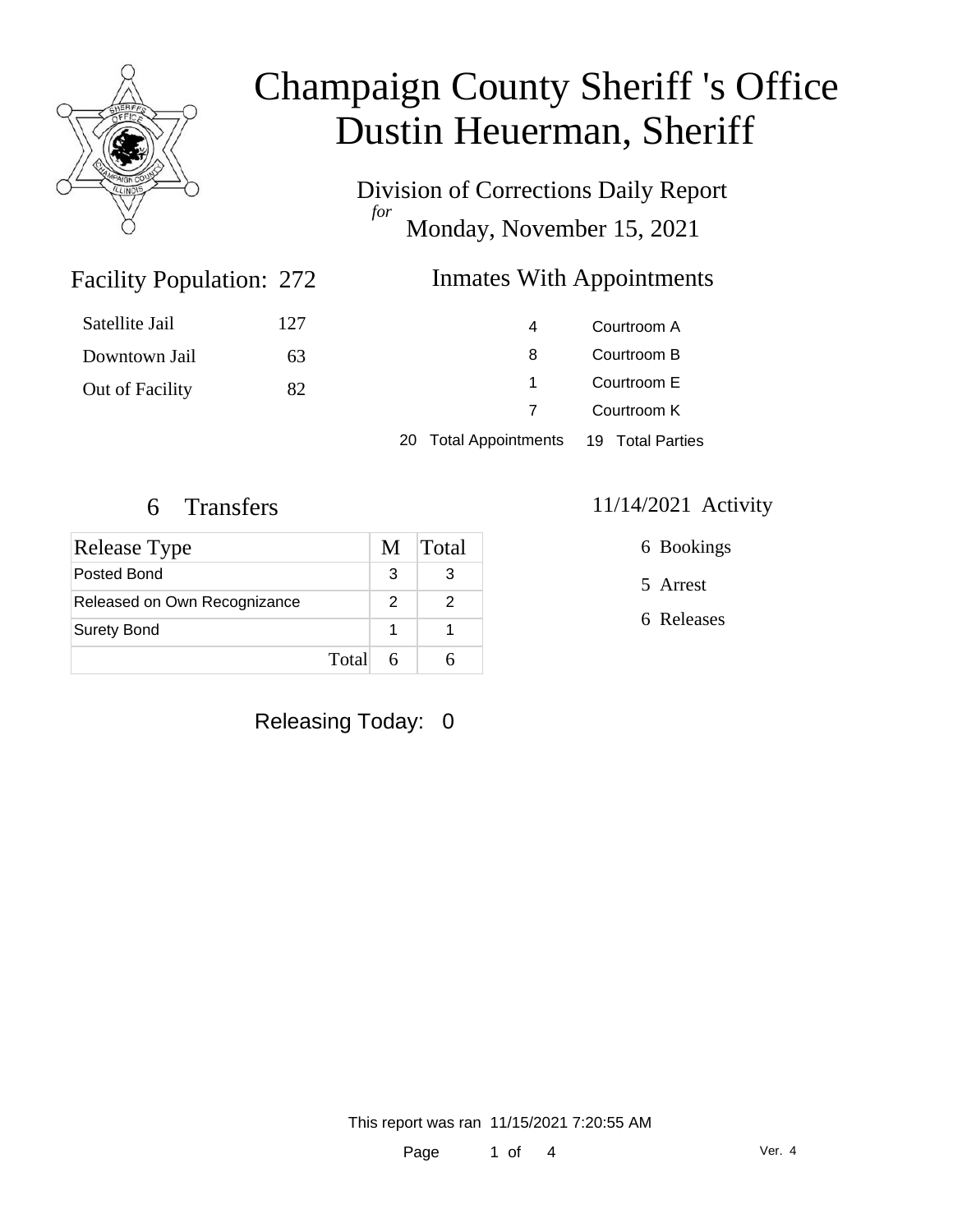

# Champaign County Sheriff 's Office Dustin Heuerman, Sheriff

Division of Corrections Daily Report *for* Monday, November 15, 2021

#### Custody Status Count

- Electronic Home Dentention 14
	- Felony Arraignment 11
		- Felony Other 7
	- Felony Pre-Sentence 6
		- Felony Pre-Trial 192
	- Felony Pre-Trial DUI 3
	- Felony Sentenced CCSO 4
	- Felony Sentenced IDOC 17
		- Hold Other 1
		- Hold Sentenced IDOC 1
	- Misdemeanor Arraignment 1
		- Misdemeanor Other 1
		- Misdemeanor Pre-Trial 3
			- Petition to Revoke 2
			- Remanded to DHS 9
				- Total 272

This report was ran 11/15/2021 7:20:55 AM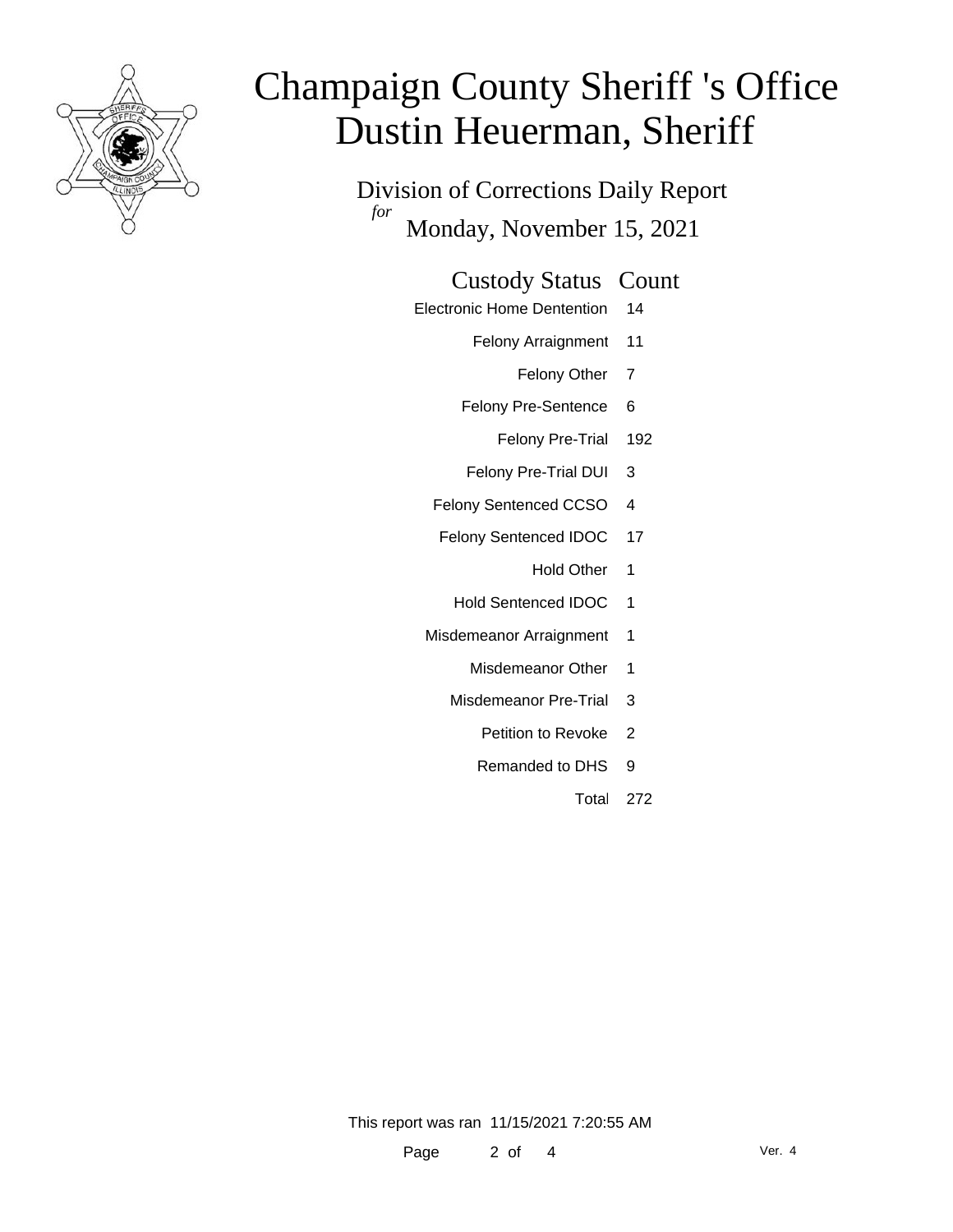

# Champaign County Sheriff 's Office Dustin Heuerman, Sheriff

Division of Corrections Daily Report *for* Monday, November 15, 2021

## Inmates With Appointments

| Jailing Party Name           | Location    | Number of Records / Node |
|------------------------------|-------------|--------------------------|
| <b>BROWN, JAMES BRONELL</b>  | Courtroom K | 1 / Satellite Jail       |
| <b>BROWN, JAWON EDWARD</b>   | Courtroom A | 1 / Out of Facility      |
| <b>BROWN, LIONEL TERRELL</b> | Courtroom B | 1 / Downtown Jail        |
| <b>BROWN, RODNEY LOUIS</b>   | Courtroom K | 1 / Satellite Jail       |
| <b>BROWN, SIDREA RENEIA</b>  | Courtroom K | 1 / Satellite Jail       |
| COLLIER, PEREZE MARCEL       | Courtroom B | 1 / Satellite Jail       |
| CRAIG, DAVUCCI DAVION        | Courtroom E | 1 / Satellite Jail       |
| FRAZIER, RICHARD EMOND       | Courtroom K | 1 / Satellite Jail       |
| HENRY, CRAIG ANDREW          | Courtroom B | 1 / Satellite Jail       |
| JACKSON, LAMONT JEREMIE      | Courtroom B | 1 / Satellite Jail       |
| JOHNSON, ZACHERY EDWARD      | Courtroom A | 1 / Satellite Jail       |
| PETTIGREW, LARRY DALE        | Courtroom K | 1 / Satellite Jail       |
| POLK, LAKEITH LAMOND         | Courtroom K | 1 / Satellite Jail       |
| ROBINSON, DONNELL LEVON      | Courtroom B | 1 / Downtown Jail        |
| ROSS, TEVONTAE TERRANCE      | Courtroom K | 1 / Satellite Jail       |
| SESSUM, NICHOLAS C           | Courtroom A | 2 / Satellite Jail       |
| SIMMONS, MICHAEL JAMAL       | Courtroom B | 1 / Out of Facility      |
| <b>STARK, FARON MICHAEL</b>  | Courtroom B | 1 / Downtown Jail        |
| WOOD, ANTONIO                | Courtroom B | 1 / Downtown Jail        |

### **Transfers**

| DECKER, ANTHONY V       | Posted Bond                  | Satellite Jail |
|-------------------------|------------------------------|----------------|
| HARRIS, MAURICE ANTHONY | Posted Bond                  | Satellite Jail |
| MANDUJANO, SERGIO J     | Posted Bond                  | Satellite Jail |
| PELMORE, BRAXTON AMMON  | <b>Surety Bond</b>           | Satellite Jail |
| REEDY, ALEJANDRO ALEY   | Released on Own Recognizance | Satellite Jail |

This report was ran 11/15/2021 7:20:55 AM